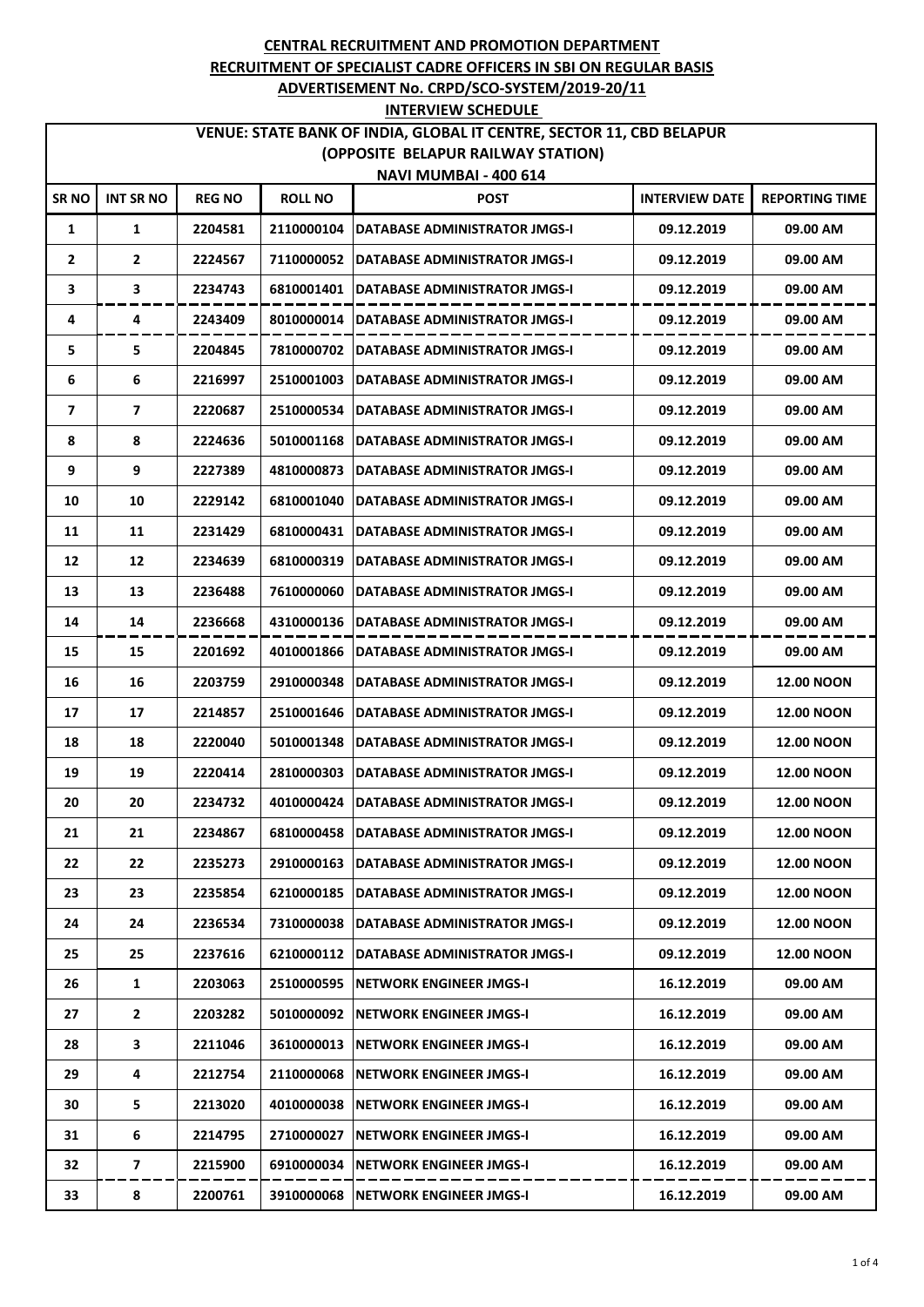# **VENUE: STATE BANK OF INDIA, GLOBAL IT CENTRE, SECTOR 11, CBD BELAPUR (OPPOSITE BELAPUR RAILWAY STATION)**

| <b>NAVI MUMBAI - 400 614</b> |                  |               |                |                                |                       |                       |  |
|------------------------------|------------------|---------------|----------------|--------------------------------|-----------------------|-----------------------|--|
| <b>SRNO</b>                  | <b>INT SR NO</b> | <b>REG NO</b> | <b>ROLL NO</b> | <b>POST</b>                    | <b>INTERVIEW DATE</b> | <b>REPORTING TIME</b> |  |
| 34                           | 9                | 2205822       | 5510000010     | NETWORK ENGINEER JMGS-I        | 16.12.2019            | 09.00 AM              |  |
| 35                           | 10               | 2226576       | 4010001477     | NETWORK ENGINEER JMGS-I        | 16.12.2019            | 09.00 AM              |  |
| 36                           | 11               | 2200508       | 4010000377     | NETWORK ENGINEER JMGS-I        | 16.12.2019            | 09.00 AM              |  |
| 37                           | 12               | 2201033       | 2510000991     | NETWORK ENGINEER JMGS-I        | 16.12.2019            | 09.00 AM              |  |
| 38                           | 13               | 2205199       | 1310000024     | <b>NETWORK ENGINEER JMGS-I</b> | 16.12.2019            | 09.00 AM              |  |
| 39                           | 14               | 2205314       | 6810000138     | <b>NETWORK ENGINEER JMGS-I</b> | 16.12.2019            | 09.00 AM              |  |
| 40                           | 15               | 2225277       | 4410000273     | NETWORK ENGINEER JMGS-I        | 16.12.2019            | 09.00 AM              |  |
| 41                           | 16               | 2225639       | 6510000961     | NETWORK ENGINEER JMGS-I        | 16.12.2019            | <b>12.00 NOON</b>     |  |
| 42                           | 17               | 2226734       | 5010000430     | NETWORK ENGINEER JMGS-I        | 16.12.2019            | <b>12.00 NOON</b>     |  |
| 43                           | 18               | 2229699       | 3910000027     | <b>NETWORK ENGINEER JMGS-I</b> | 16.12.2019            | <b>12.00 NOON</b>     |  |
| 44                           | 19               | 2230114       | 4410000098     | <b>NETWORK ENGINEER JMGS-I</b> | 16.12.2019            | <b>12.00 NOON</b>     |  |
| 45                           | 20               | 2230281       | 4310000095     | NETWORK ENGINEER JMGS-I        | 16.12.2019            | <b>12.00 NOON</b>     |  |
| 46                           | 21               | 2231341       | 2910000083     | <b>NETWORK ENGINEER JMGS-I</b> | 16.12.2019            | <b>12.00 NOON</b>     |  |
| 47                           | 22               | 2232727       | 4010000603     | NETWORK ENGINEER JMGS-I        | 16.12.2019            | <b>12.00 NOON</b>     |  |
| 48                           | 23               | 2241653       | 6810000160     | NETWORK ENGINEER JMGS-I        | 16.12.2019            | <b>12.00 NOON</b>     |  |
| 49                           | 24               | 2242026       | 4010000179     | NETWORK ENGINEER JMGS-I        | 16.12.2019            | <b>12.00 NOON</b>     |  |
| 50                           | 25               | 2202089       | 6210000405     | NETWORK ENGINEER JMGS-I        | 16.12.2019            | <b>12.00 NOON</b>     |  |
| 51                           | 26               | 2205090       | 4510000129     | <b>NETWORK ENGINEER JMGS-I</b> | 16.12.2019            | <b>12.00 NOON</b>     |  |
| 52                           | 27               | 2205123       | 1610000009     | NETWORK ENGINEER JMGS-I        | 16.12.2019            | <b>12.00 NOON</b>     |  |
| 53                           | 28               | 2207864       | 6510000290     | NETWORK ENGINEER JMGS-I        | 16.12.2019            | <b>12.00 NOON</b>     |  |
| 54                           | 29               | 2210240       | 7810000329     | <b>NETWORK ENGINEER JMGS-I</b> | 16.12.2019            | <b>12.00 NOON</b>     |  |
| 55                           | 30               | 2211155       | 3110000039     | NETWORK ENGINEER JMGS-I        | 16.12.2019            | <b>12.00 NOON</b>     |  |
| 56                           | 31               | 2211397       | 3110000263     | NETWORK ENGINEER JMGS-I        | 17.12.2019            | 09.00 AM              |  |
| 57                           | 32               | 2212078       | 4810000536     | NETWORK ENGINEER JMGS-I        | 17.12.2019            | 09.00 AM              |  |
| 58                           | 33               | 2213371       | 6210000180     | <b>NETWORK ENGINEER JMGS-I</b> | 17.12.2019            | 09.00 AM              |  |
| 59                           | 34               | 2213529       | 5610000015     | <b>NETWORK ENGINEER JMGS-I</b> | 17.12.2019            | 09.00 AM              |  |
| 60                           | 35               | 2214302       | 2910000146     | <b>NETWORK ENGINEER JMGS-I</b> | 17.12.2019            | 09.00 AM              |  |
| 61                           | 36               | 2215715       | 2710000084     | NETWORK ENGINEER JMGS-I        | 17.12.2019            | 09.00 AM              |  |
| 62                           | 37               | 2216509       | 3210000008     | NETWORK ENGINEER JMGS-I        | 17.12.2019            | 09.00 AM              |  |
| 63                           | 38               | 2217450       | 4810000932     | <b>NETWORK ENGINEER JMGS-I</b> | 17.12.2019            | 09.00 AM              |  |
| 64                           | 39               | 2217717       | 2510000460     | NETWORK ENGINEER JMGS-I        | 17.12.2019            | 09.00 AM              |  |
| 65                           | 40               | 2224940       | 6510000079     | NETWORK ENGINEER JMGS-I        | 17.12.2019            | 09.00 AM              |  |
| 66                           | 41               | 2225808       | 1310000068     | <b>NETWORK ENGINEER JMGS-I</b> | 17.12.2019            | 09.00 AM              |  |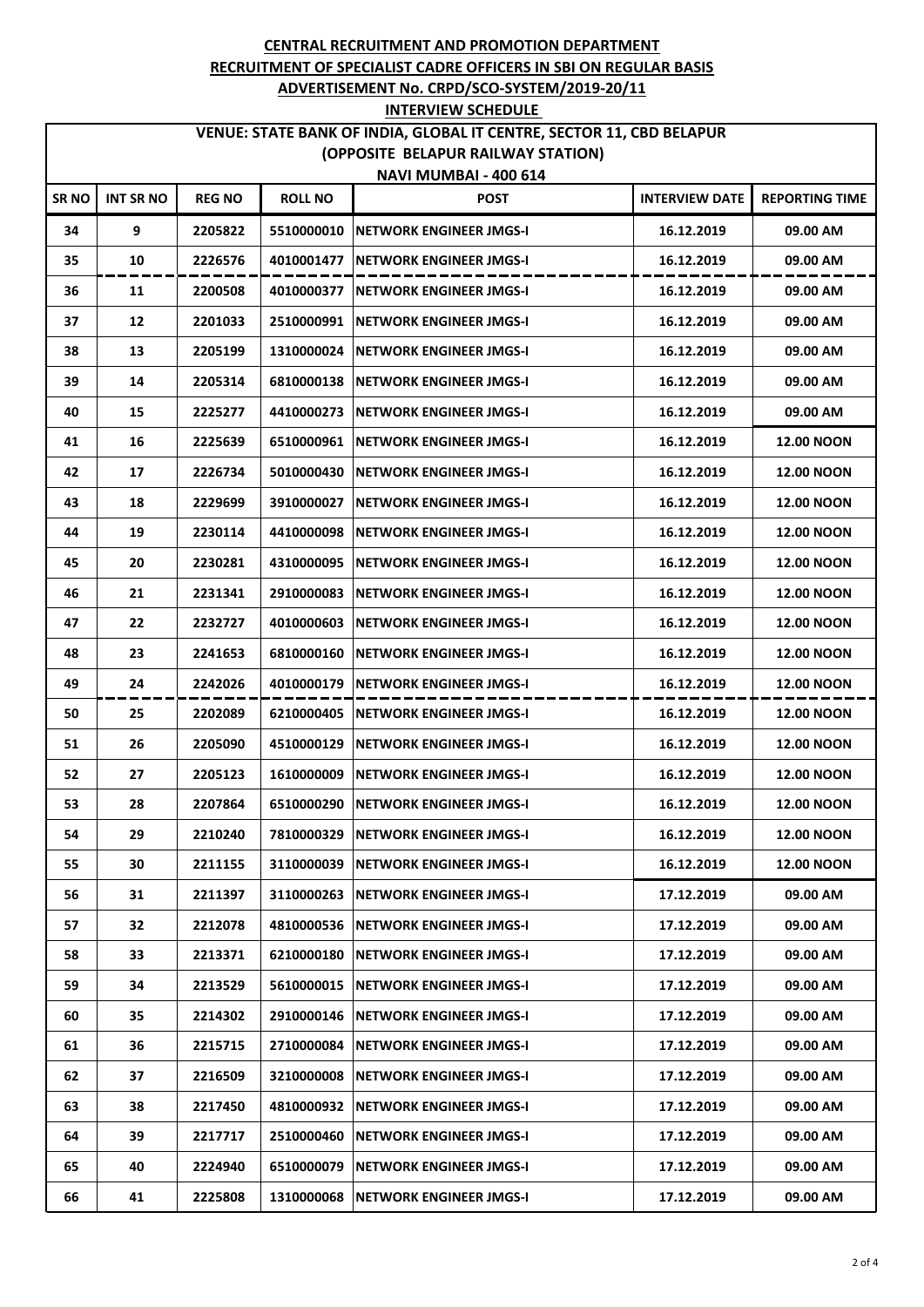# **VENUE: STATE BANK OF INDIA, GLOBAL IT CENTRE, SECTOR 11, CBD BELAPUR (OPPOSITE BELAPUR RAILWAY STATION)**

| NAVI MUMBAI - 400 614 |                  |               |                |                                             |                       |                       |  |
|-----------------------|------------------|---------------|----------------|---------------------------------------------|-----------------------|-----------------------|--|
| SR <sub>NO</sub>      | <b>INT SR NO</b> | <b>REG NO</b> | <b>ROLL NO</b> | <b>POST</b>                                 | <b>INTERVIEW DATE</b> | <b>REPORTING TIME</b> |  |
| 67                    | 42               | 2225912       | 4310000350     | <b>NETWORK ENGINEER JMGS-I</b>              | 17.12.2019            | 09.00 AM              |  |
| 68                    | 43               | 2232519       | 4010000758     | <b>NETWORK ENGINEER JMGS-I</b>              | 17.12.2019            | 09.00 AM              |  |
| 69                    | 44               | 2237553       | 4010001350     | <b>NETWORK ENGINEER JMGS-I</b>              | 17.12.2019            | 09.00 AM              |  |
| 70                    | 45               | 2238447       | 4010000769     | <b>NETWORK ENGINEER JMGS-I</b>              | 17.12.2019            | 09.00 AM              |  |
| 71                    | 46               | 2246851       | 2510001139     | <b>NETWORK ENGINEER JMGS-I</b>              | 17.12.2019            | 09.00 AM              |  |
| 72                    | $\mathbf{1}$     | 2207047       | 3110000073     | <b>SYSTEM / SERVER ADMINISTRATOR JMGS-I</b> | 12.12.2019            | 09.00 AM              |  |
| 73                    | $\mathbf{2}$     | 2213469       | 5010000110     | SYSTEM / SERVER ADMINISTRATOR JMGS-I        | 12.12.2019            | 09.00 AM              |  |
| 74                    | 3                | 2218786       | 4010000796     | SYSTEM / SERVER ADMINISTRATOR JMGS-I        | 12.12.2019            | 09.00 AM              |  |
| 75                    | 4                | 2227858       | 4310000167     | SYSTEM / SERVER ADMINISTRATOR JMGS-I        | 12.12.2019            | 09.00 AM              |  |
| 76                    | 5                | 2240839       | 4010000230     | SYSTEM / SERVER ADMINISTRATOR JMGS-I        | 12.12.2019            | 09.00 AM              |  |
| 77                    | 6                | 2201299       | 4510000249     | SYSTEM / SERVER ADMINISTRATOR JMGS-I        | 12.12.2019            | 09.00 AM              |  |
| 78                    | 7                | 2204896       | 2910000075     | <b>SYSTEM / SERVER ADMINISTRATOR JMGS-I</b> | 12.12.2019            | 09.00 AM              |  |
| 79                    | 8                | 2222278       | 2810000354     | SYSTEM / SERVER ADMINISTRATOR JMGS-I        | 12.12.2019            | 09.00 AM              |  |
| 80                    | 9                | 2224099       | 7810000297     | SYSTEM / SERVER ADMINISTRATOR JMGS-I        | 12.12.2019            | 09.00 AM              |  |
| 81                    | 10               | 2225547       | 5010000358     | SYSTEM / SERVER ADMINISTRATOR JMGS-I        | 12.12.2019            | 09.00 AM              |  |
| 82                    | 11               | 2235225       | 6510000712     | SYSTEM / SERVER ADMINISTRATOR JMGS-I        | 12.12.2019            | 09.00 AM              |  |
| 83                    | 12               | 2235318       | 3110000350     | <b>SYSTEM / SERVER ADMINISTRATOR JMGS-I</b> | 12.12.2019            | 09.00 AM              |  |
| 84                    | 13               | 2236130       | 7610000061     | <b>SYSTEM / SERVER ADMINISTRATOR JMGS-I</b> | 12.12.2019            | 09.00 AM              |  |
| 85                    | 14               | 2237185       | 1410000063     | SYSTEM / SERVER ADMINISTRATOR JMGS-I        | 12.12.2019            | 09.00 AM              |  |
| 86                    | 15               | 2245699       | 4810000289     | SYSTEM / SERVER ADMINISTRATOR JMGS-I        | 12.12.2019            | 09.00 AM              |  |
| 87                    | 16               | 2246332       | 4810000072     | SYSTEM / SERVER ADMINISTRATOR JMGS-I        | 12.12.2019            | <b>12.00 NOON</b>     |  |
| 88                    | 17               | 2248165       | 4810001004     | SYSTEM / SERVER ADMINISTRATOR JMGS-I        | 12.12.2019            | <b>12.00 NOON</b>     |  |
| 89                    | 18               | 2229113       | 2510001026     | <b>SYSTEM / SERVER ADMINISTRATOR JMGS-I</b> | 12.12.2019            | <b>12.00 NOON</b>     |  |
| 90                    | 19               | 2203190       | 6110000022     | <b>SYSTEM / SERVER ADMINISTRATOR JMGS-I</b> | 12.12.2019            | <b>12.00 NOON</b>     |  |
| 91                    | 20               | 2210765       | 4010000910     | SYSTEM / SERVER ADMINISTRATOR JMGS-I        | 12.12.2019            | <b>12.00 NOON</b>     |  |
| 92                    | 21               | 2214715       | 5010000195     | <b>SYSTEM / SERVER ADMINISTRATOR JMGS-I</b> | 12.12.2019            | <b>12.00 NOON</b>     |  |
| 93                    | 22               | 2220884       | 7810000018     | SYSTEM / SERVER ADMINISTRATOR JMGS-I        | 12.12.2019            | <b>12.00 NOON</b>     |  |
| 94                    | 23               | 2239096       | 7110000028     | SYSTEM / SERVER ADMINISTRATOR JMGS-I        | 12.12.2019            | <b>12.00 NOON</b>     |  |
| 95                    | 1                | 2223552       | 4410000144     | <b>TESTER JMGS-I</b>                        | 10.12.2019            | 09.00 AM              |  |
| 96                    | $\mathbf{2}$     | 2246885       | 2510000117     | <b>TESTER JMGS-I</b>                        | 10.12.2019            | 09.00 AM              |  |
| 97                    | 3                | 2217842       | 2610000001     | <b>TESTER JMGS-I</b>                        | 10.12.2019            | 09.00 AM              |  |
| 98                    | 4                | 2222485       | 4010000598     | <b>TESTER JMGS-I</b>                        | 10.12.2019            | 09.00 AM              |  |
| 99                    | 5                | 2245553       | 5010000117     | <b>TESTER JMGS-I</b>                        | 10.12.2019            | 09.00 AM              |  |